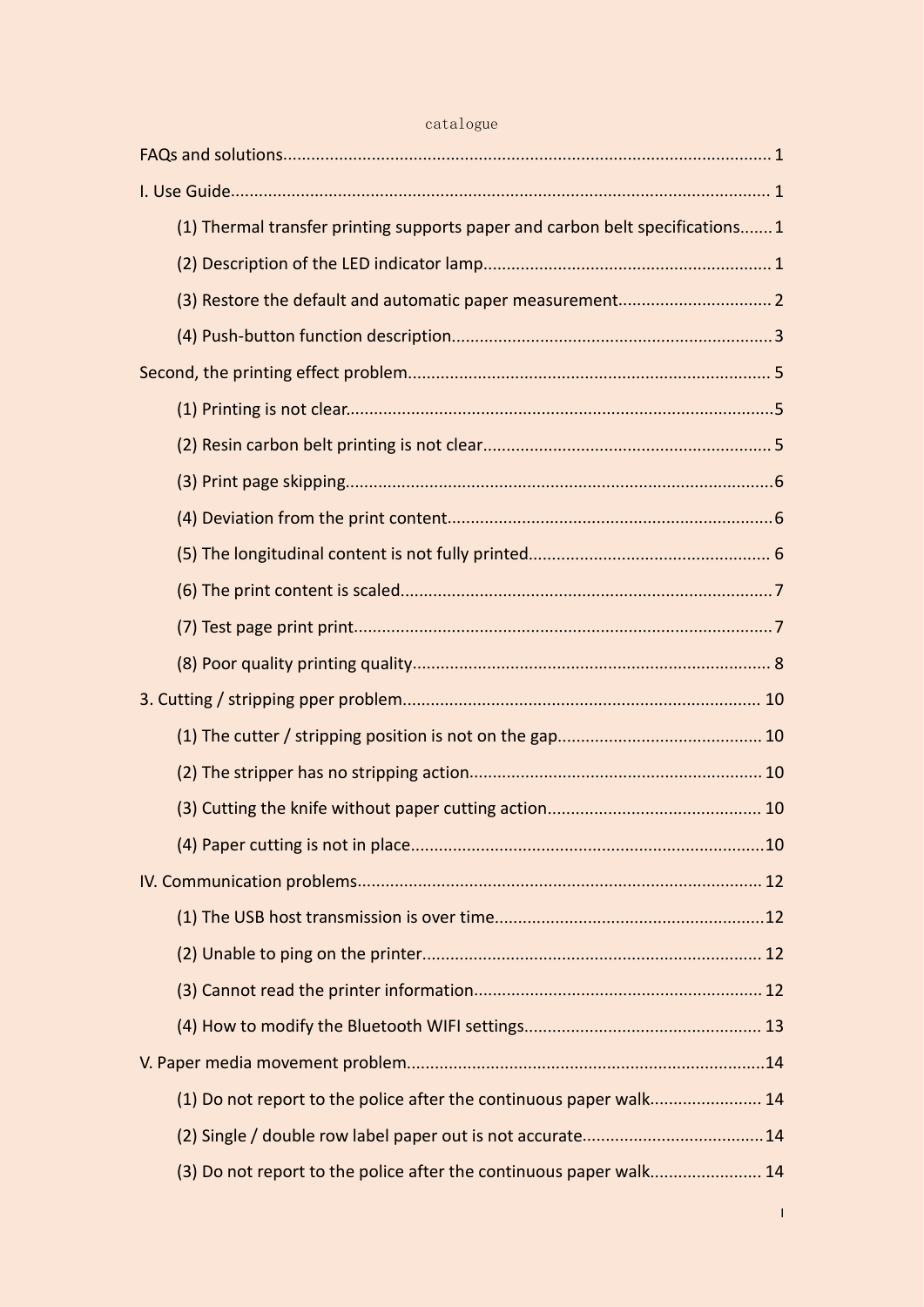|  | (4) Turn on and automatically print the self-inspection page17 |  |
|--|----------------------------------------------------------------|--|
|  |                                                                |  |
|  |                                                                |  |
|  |                                                                |  |
|  |                                                                |  |
|  |                                                                |  |
|  |                                                                |  |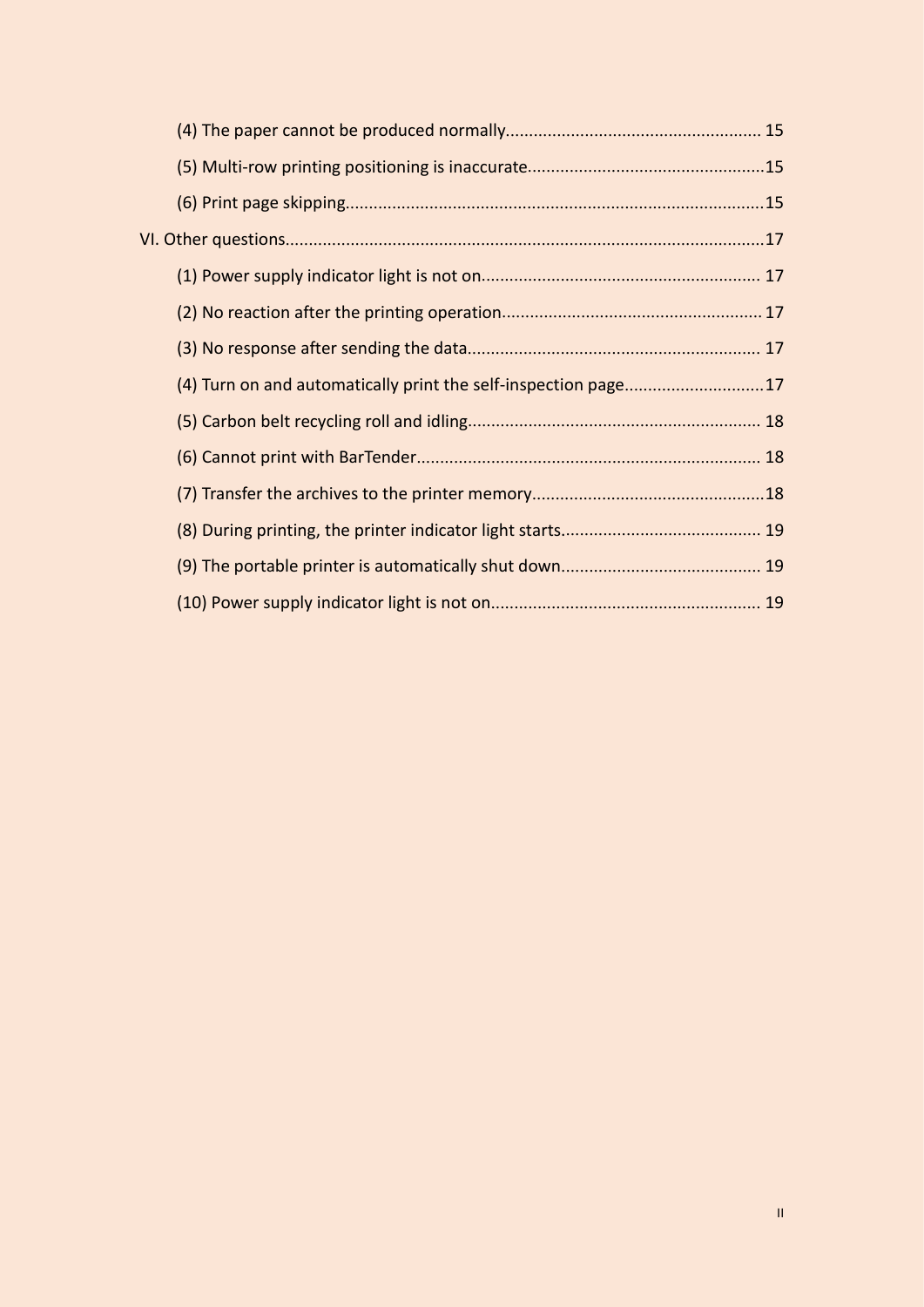# <span id="page-2-0"></span>**FAQs and solutions**

# <span id="page-2-1"></span>**Technical support: 18323463843**

# 一、**operating guide**

## <span id="page-2-2"></span>**(1) Hot transfer printing supports paper and carbon belt specifications**

Hot transfer printer, supported paper and carbon tape specifications.

problem analysis:

1. The 3-inch thermal transfer printer supports 20-90MM paper, with a valid printing range of 80MM; it supports carbon bandwidth

The degree was  $20 - 90$ MM and the length was 300M.

2. The 4-inch thermal transfer printer supports 20-118MM paper, with a valid printing range of 104MM; carbon support

The band width is 20-110MM; the length is 300M

3. The minimum print height for 3 inch and 4 inch thermal transfer printers is 10MM.Less than 10MM dozen of content

<span id="page-2-3"></span>It's going to deviate.

## **(2) LED indicator light instructions**

problem analysis:

1. When the blue light and the green light are fixed, the printer has entered the hot transfer mode, after the switch cover, the printing will be

Automate detects the use of carbon bands.—— hot transfer printing mode

2. When the blue light is fixed, the printer has entered the direct heat sensing mode (thermal), after the switch cover, hit

Printing printing automatically detects no carbon band.  $\frac{1}{1}$  direct thermal sensing mode (thermal sensitivity)

3. When the printer cover is opened, a sound occurs, and the blue, red, and green indicators will flash simultaneously.

The  $\sim$  opens on the machine cover.

4. Click the "PAUSE" button, the printer is suspended when the blue indicator is on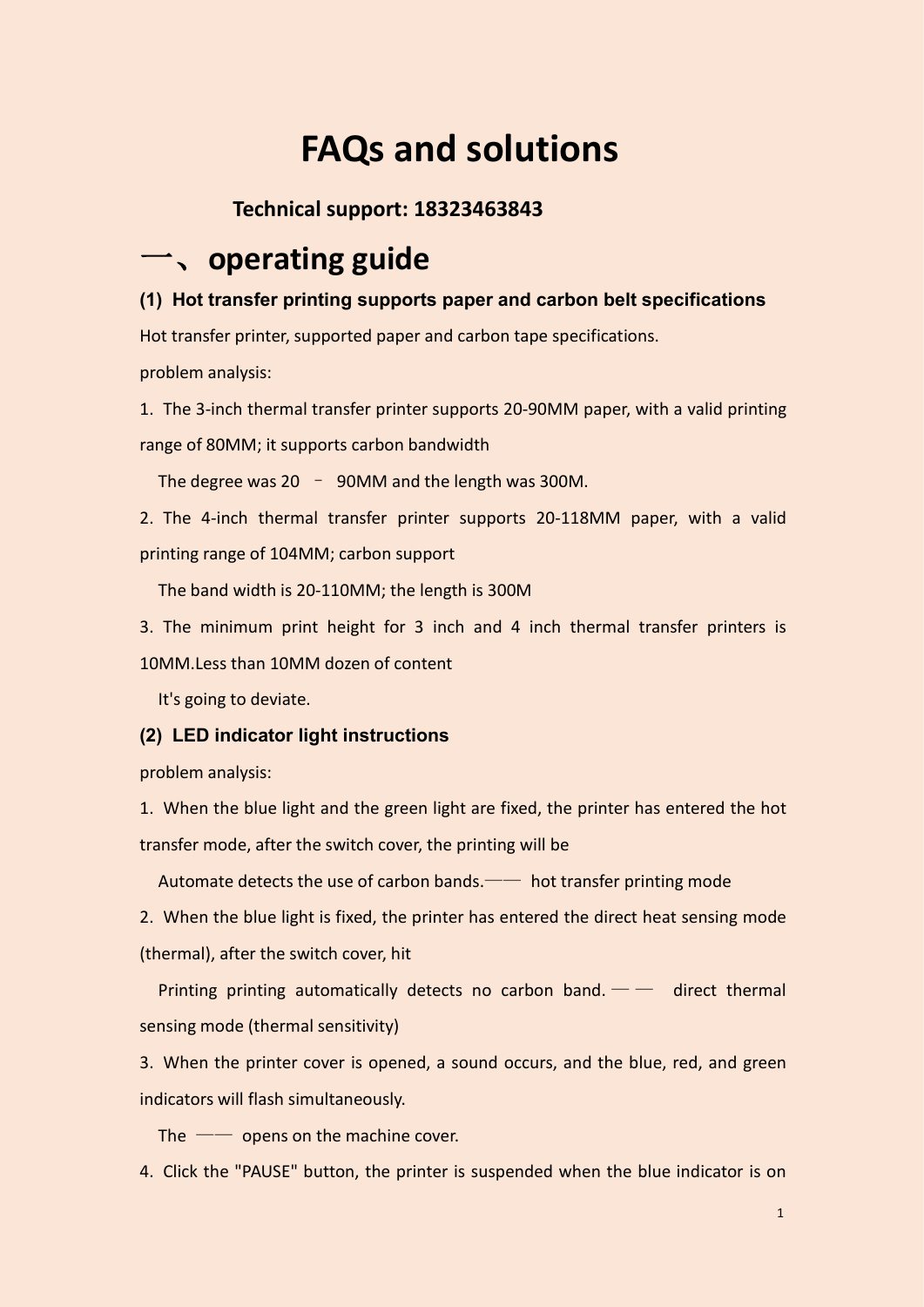and off.

—— suspend.

5. The blue indicator keeps flashing when the key print.—— keypress printing.

6. With no label paper, the printer sounds, and the red indicator keeps flashing.——

paper

exhaust.

7. When there is no carbon belt, the printer will sound, and the red light is fixed and the green light flashes.

The  $\sim$  carbon band is exhausted.

8. When the black mark / gap is not found, a noise will make, the red indicator will be fixed and the blue light will keep flashing

bright. The  $\sim$  could not find the gap / black mark.

9. When the cutting is set but the cutter is not installed with the printer, the printer will sound and indicates blue and red

The light flashes and flashes with the green indicator. The  $-\doteq$  does not have a cutter installed.

10. When the printer overheat, it sounds and the blue and red indicators flicker. superheat.

11. For other errors, the printer sounds and red lights flicker with green lights.— other

<span id="page-3-0"></span>wrong.

#### **(3) Restore the default with the automatic paper measurement**

If you restore the default settings, and how the printer performs the automatic paper measurement.

problem analysis:

1. Restoring the default settings can be set by the software / keys.

2. Software: Open PrinterUtility to read all printer information  $-\text{select}$  and click

all " General initial

Restart "——" printer —— Now the printer has restored its factory settings.

3. Key: Press PUASE and FEED simultaneously until the Blue Light is on and the red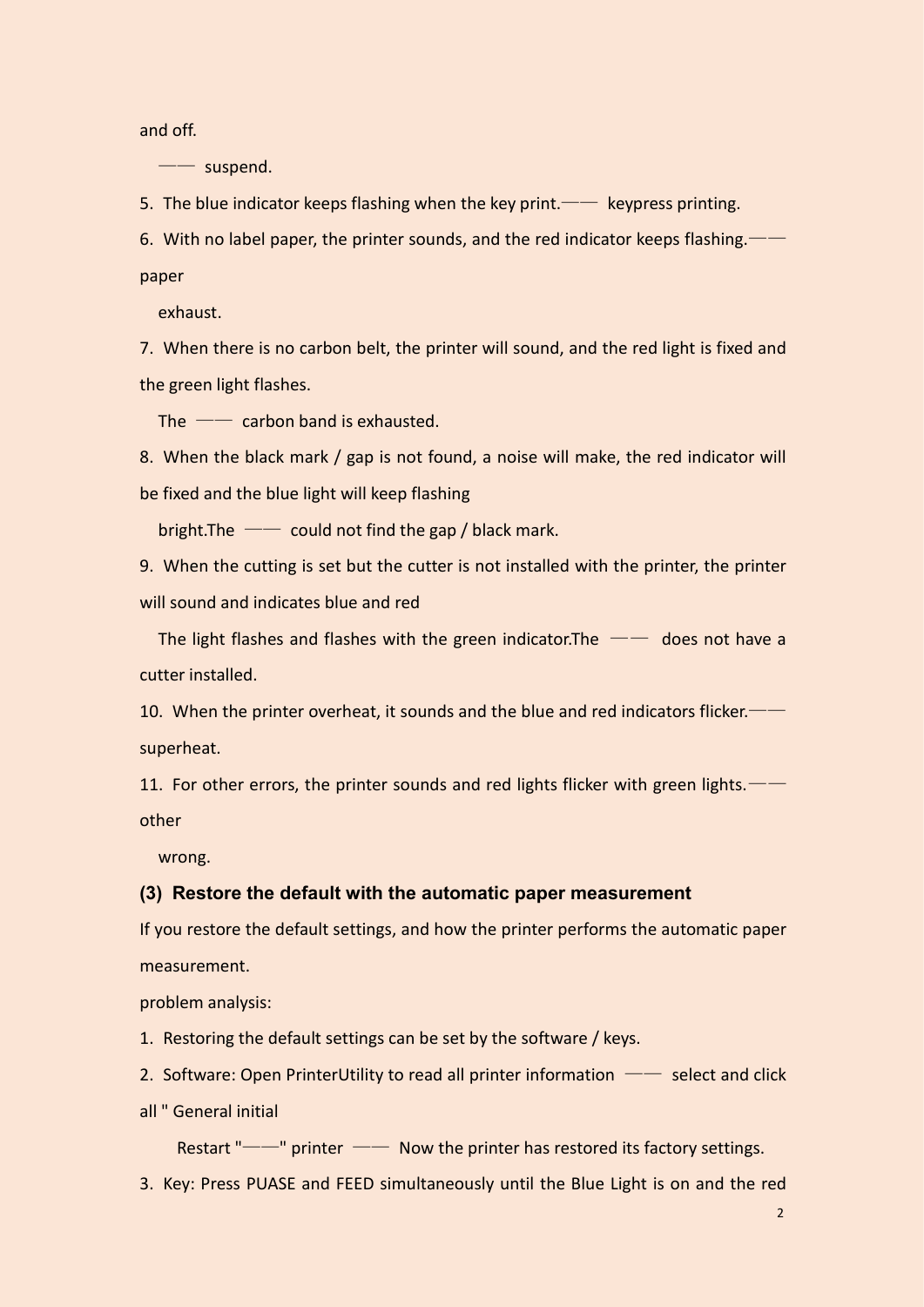light is off.At the same time loose

<span id="page-4-0"></span>Turn on the PUASE; the FEED key, and the printer restores the factory settings.

#### **(4) Key function description**

Key button functions and problems.

problem analysis:

1. When the printer is ready (LED blue bright) click the key (FEED) scroll goes to the next label

The front end of the paper.

2. When the printer status (when waiting for the key to print) when starting the key print requirement (Demand) function,

The printer stops and waits for the user to press the "FEED" button before printing the next label.

3. When the printer is in print, press PAUSE

The power indicator flashes blue, and just press the "PAUSE" button again to resume printing.

4. When the printer enters the error state and resolves the error, press PAUSE to restore the print function,

And reprint the tag layout that just caused the error.

#### **Boot self-inspection:**

A: Power off the printer.

B: Verify that the printer has installed the label paper and turn off the printer upper cover.

C: Press the feed paper " FEED button and turn on the printer. When the blue indicator light is on separately, release the press

Key, the printer will "beep", print out the self-inspection page.

#### **Enter the USB storage device function:**

A: Power off the printer.

B: Ensure that the printer has installed the sticker paper and turn off the printer cover.

C: Press and hold the pause PAUSE button, and turn on the printer. When the blue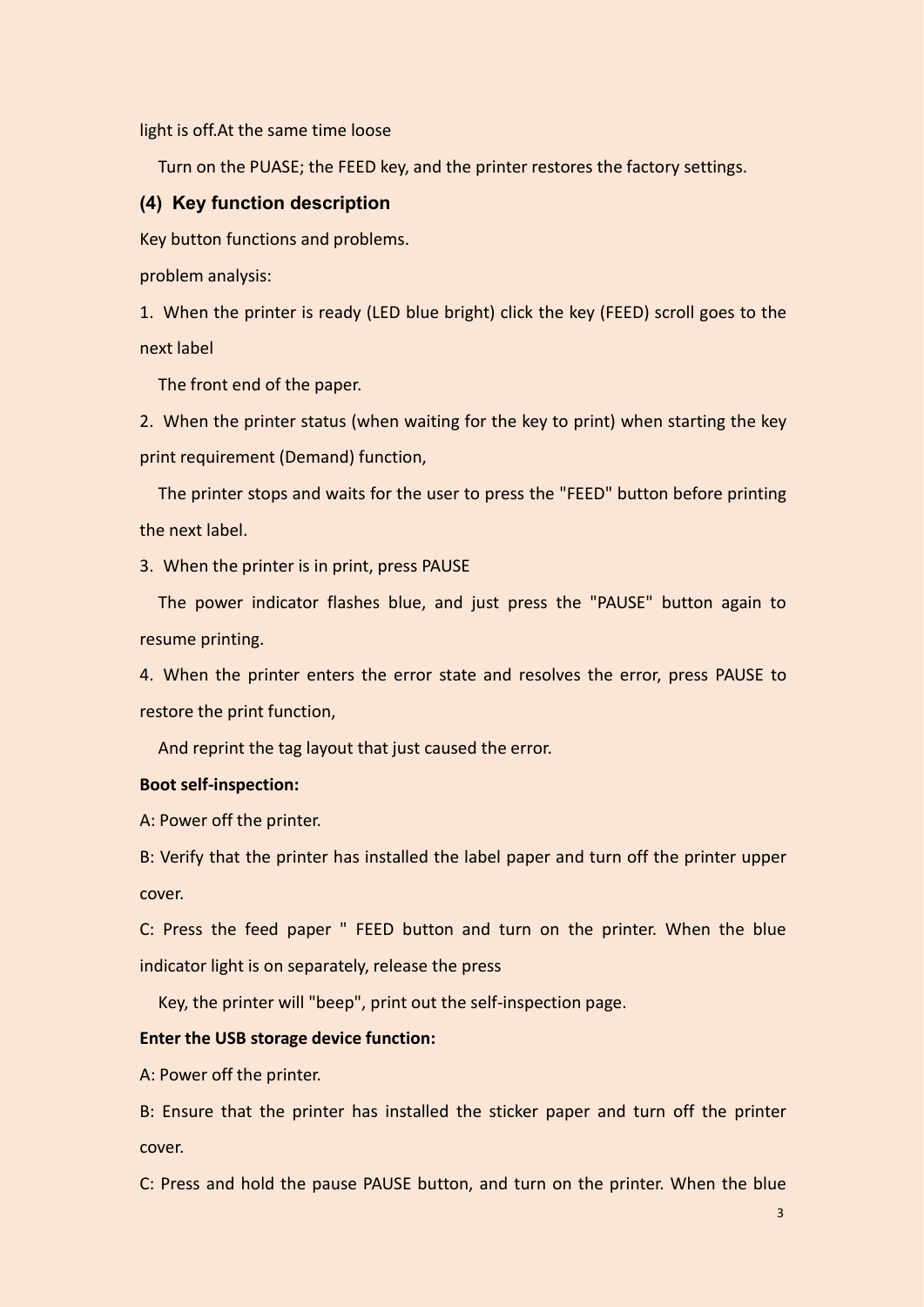indicator is on separately, release the button, and the printer will "beep" after the startup is completed, and the printer storage device will appear on the computer.

#### **Enter error mode:**

A: Power off the printer.

B: Ensure that the printer has installed the sticker paper and turn off the printer cover.

C: Press the paper button and pause button, and turn on the printer. When the blue light and red light illuminate at the same time, the printer will "beep" after opening the machine, when the printer enters the error mode and will print "NOW IN DUMP MODE"

#### **skip "AUTO.BAS" order:**

- A: Power off the printer.
- B: Hold down "PAUSE" and "FEED" keys, and turn on the printer power, the red light alone, release the key printer will "beep" after the machine, the printer will skip " AUTO.BAS" order.

#### **Printer initialization:**

- A: Power off the printer.
- B: Press the paper key and pause button, and turn on the printer power. When the blue indicator light turns on separately for the second time, release the button. Now the printer will "beep" and then "beep" silently in a few seconds.The printer restores the print parameters to the default factory settings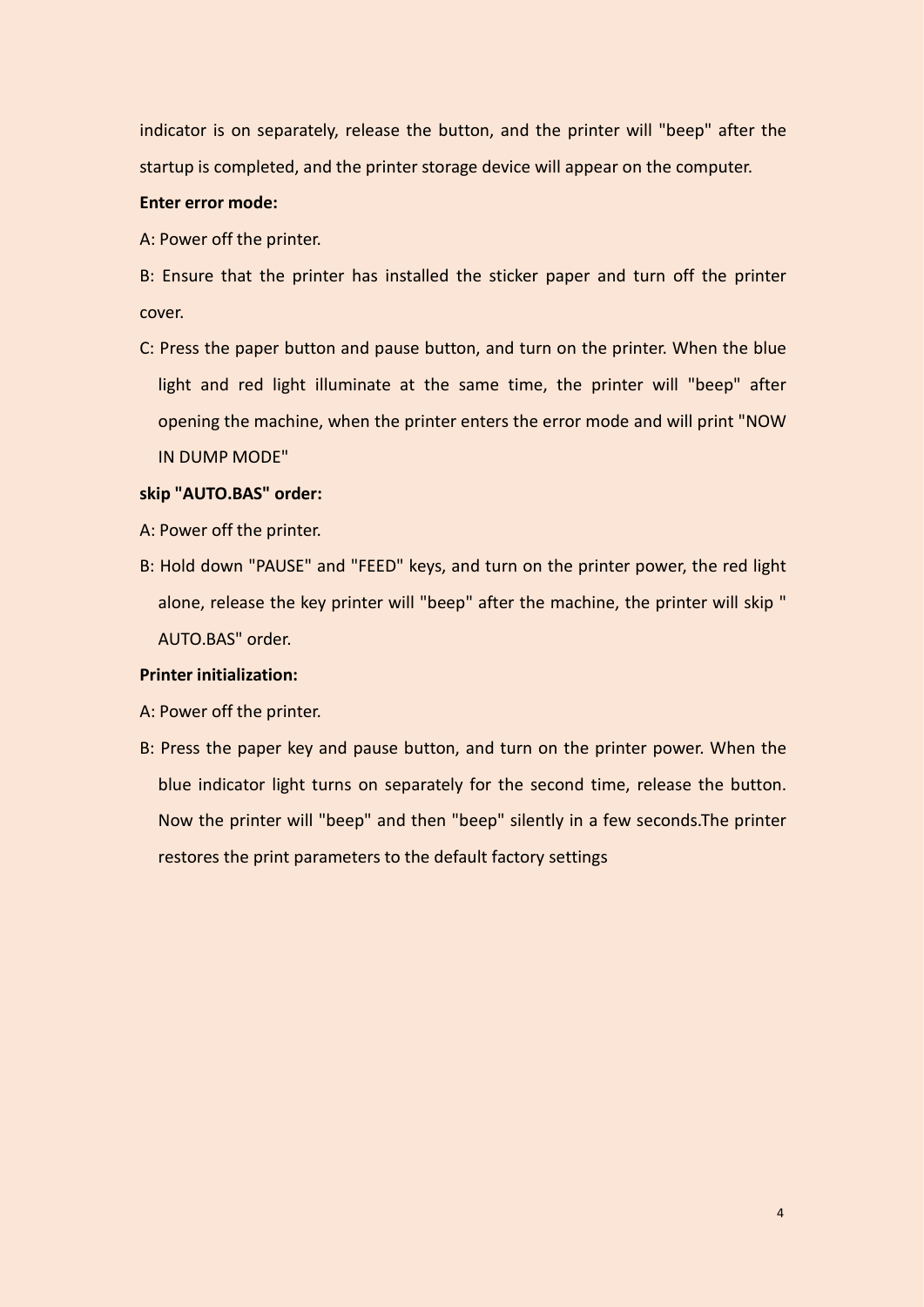# <span id="page-6-0"></span>二、**Print effect issues**

## <span id="page-6-1"></span>**(1) The printing is not clear.**

problem analysis:

1. Verify that the carbon belt is installed correctly.

2. Confirm whether the carbon belt type is selected correctly, and the different carbon belt types have different label types.

3. Open PrinterUtility press "Ctrl" + "AIT" + "M" to enter the heat tuning page, the heat tuning most

High 20 lowest-20.

4. Verify that the label out shaft is deformed.

5. Drive the heat to shift to the peak.

#### <span id="page-6-2"></span>**(2) Resin carbon band print is not clear**

problem analysis:

1. Resin carbon belt: contains the highest resin composition, in the printing temperature requirement is also higher than the wax base, mixed base carbon belt, because most resins are relatively hard, the high content of resin makes this carbon belt has excellent anti-friction resistance and chemical resistance, corrosion.-Scope of application: water washing marks, jewelry labels, chemical barrels, pharmaceutical products and storage production process.Suitable for label material-PET / dumb silver.

2. Wax based carbon belt: contains a high percentage of wax based raw materials, these raw materials determine the melting point, melting point affect the heat when printing, generally speaking, because wax melting point is far lower than resin, wax based carbon belt printing heat is far lower than with mixing base and resin carbon belt, and because most wax than resin, printing circular durability wax based carbon belt than mixed base and resin, most wax based carbon belt only one coating.-Scope of application: clothing hanging tag labels, supermarket labels, retail labels and ordinary industrial labels.Suitable materials: copper plate paper, hanging card paper, synthetic paper, snow copper paper.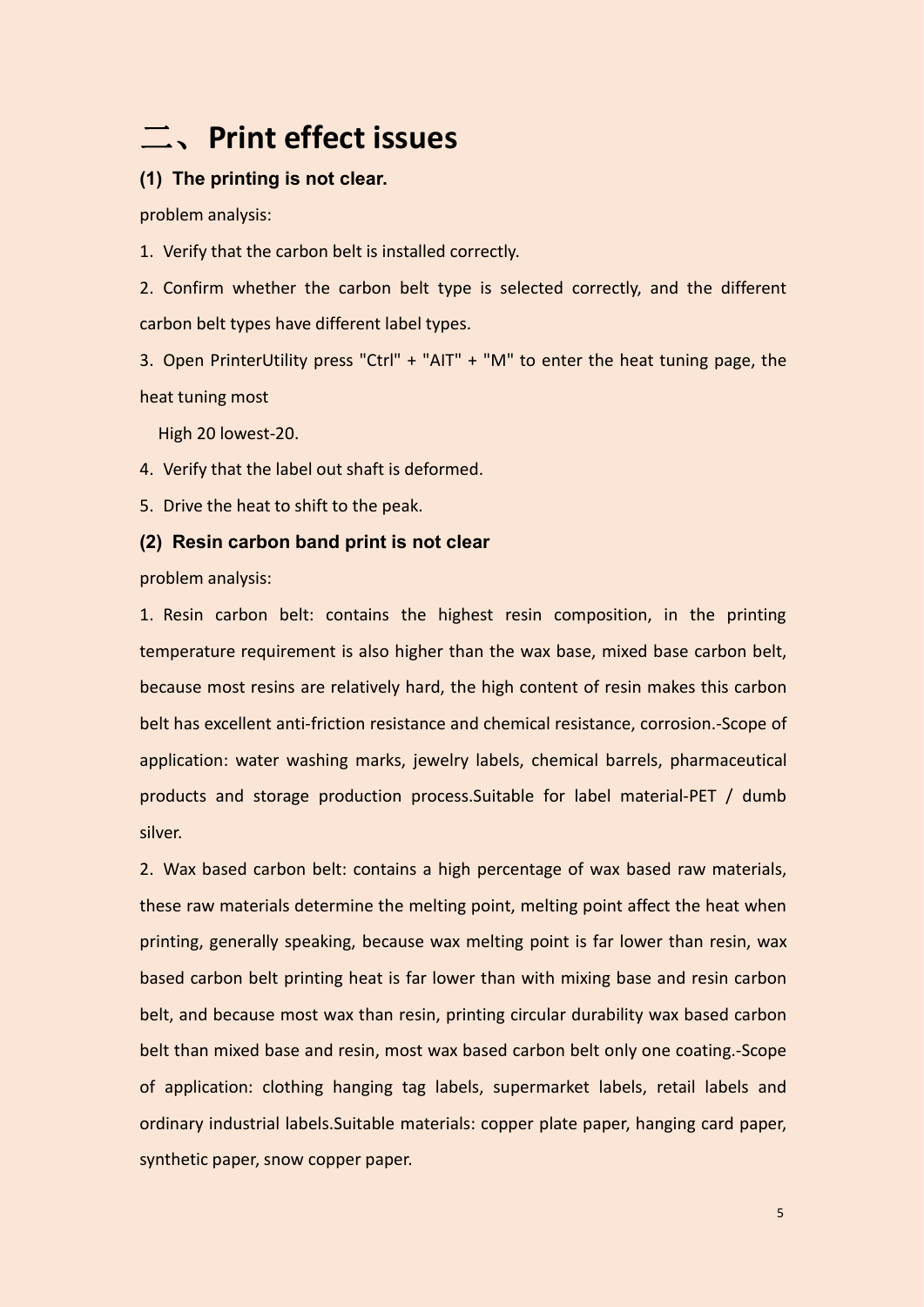3. Wax / tree mixed base carbon belt: contains high ratio of resin ingredients, which determines the high melting point, with this carbon belt printing compared with wax based carbon belt also need higher heat, because most of the resin is harder than wax, print the circular scratch and chemical corrosion is better than wax based carbon belt, most of the mixed base carbon belt is composed of two or more layers of coating.-Scope of application: warehouse receipt, shipping labels, clothing tags, and retail labels.-Applicable materials: water washing cloth, copper plate paper, hanging card paper, snow copper paper, synthetic paper.

4. Price order: from low to high  $--$  wax based carbon band-mixed base carbon band-resin carbon band

## <span id="page-7-0"></span>**(3) Print the jump page**

Ppage jump when printed (black marks on the back of the sheet).

problem analysis:

- 1. Whether the label size setting in the drive is correct.
- 2. Set to a black mark with a black mark gap of 2.
- 3. Reloading drive.

#### <span id="page-7-1"></span>**(4) The printed content deviates**

problem analysis:

1. If printed in Bartender, resize the label appropriately; see if the label size is set as solid

Interlabel size.

- 2. If the instructions are transferred to the printer for printing, the instruction content can be adjusted appropriately.
- 3. Set the print content off-position in the drive.

#### <span id="page-7-2"></span>**(5) Longitudinal content is not fully printed**

The printed content on the label paper is not fully printed, only half the longitudinal. problem analysis:

1. Determines if the label paper size of the printer setting is consistent with the actual label size.

2. Check for foreign bodies on the print head and wipe them clean with alcohol.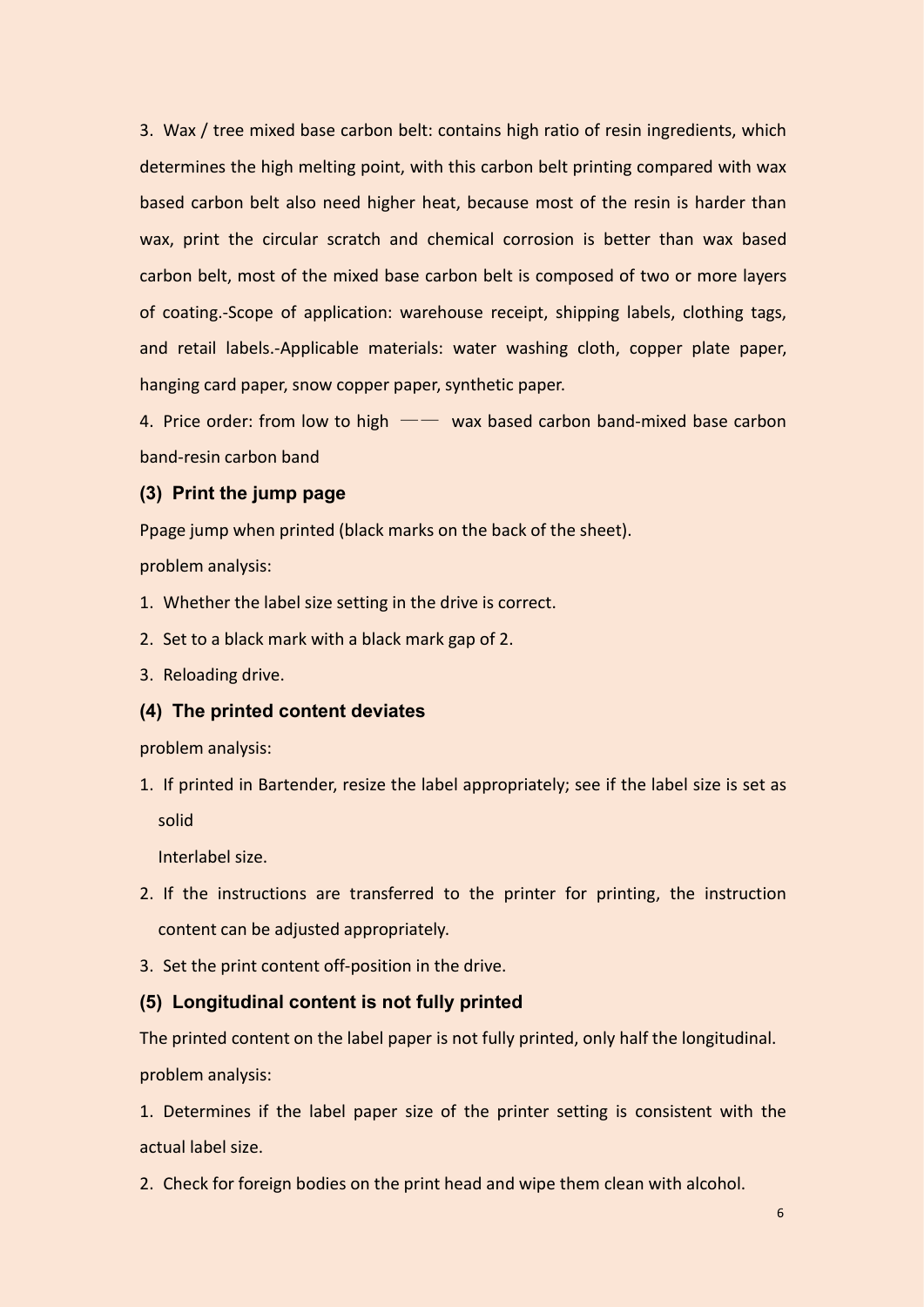- 3. Replace the print head to see if the problem is broken.
- 4. Uninstall the driver, and reinstall it.
- 5. Check if the line in the print head is disconnected

## <span id="page-8-0"></span>**(6) The print content zooms in**

The label sheet specifications in the software are set correctly, but the printed content is either reduced or enlarged.

problem analysis:

1. Driver installation error.For example, the printer model is the GS-2406T (print head resolution 203dpi) installation drive

The dynamic model is GA-3406T (print head resolution 300dpi) reduces the printed content, and vice versa.

## <span id="page-8-1"></span>**(7) Test page print random code**

When printing the test page, the printer prints the code.

problem analysis:

The ding when printing the test page depends on what port (cable) you connect to the printer.

## **parallel port:**

1. Please check that the cable of the bill printer is plugged in (turn off the printer, plug and plug several more times

end);

2. Change the printer to other good computers to see if normal use, if you can table There is a problem with the LPT port (print port);

3. If you cannot print properly, check the parallel cable for fault (replace free data Line) If it can print normally, there is a problem with the data line;

4. If you cannot print properly, check the printer interface for problems, (replace the interface and plug in

Go up, bad contact, change another interface) if you can print normally, the printer has bad contact or other faults;

## **gorge line:**

1. The port rate does not match (the printer is the same as the port port rate of the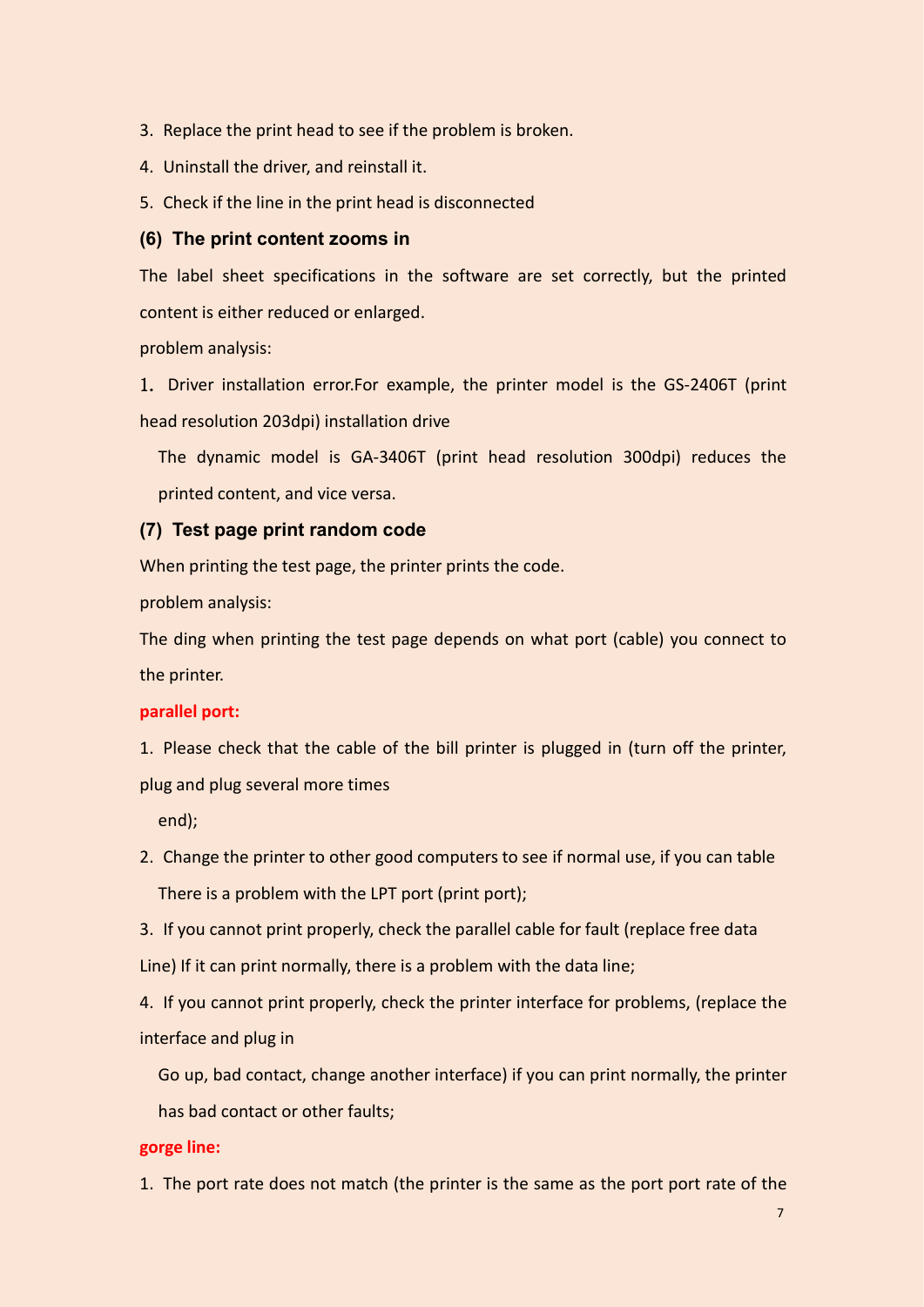computer) the printer

The port rate can be modified through the DIP switch, and the computer's port rate can be modified in the driver port configuration.

2. The serial port cable may fail, please replace another good data cable.

3. If the printer's serial port has bad contact or other faults, please turn off the printer first, and then plug and pull the data several more times

Line, or replace a good interface card;

4. If the serial port of the computer fails, please replace it to any other computer for print test;

**internet access:**

1. Network cable aging, please replace the good quality crystal head;

2. The network port has a fault, please update the network card driver or repair the motherboard;

3. There is a large interference source where the network cable passes, please stay away from the interference source;

#### **USB mouth:**

1. Please update the USB driver;

2. USB interface contact to other good USB port (recommended behind computer host

<span id="page-9-0"></span>USB mouth)

### **(8) The printing quality is not good**

problem analysis:

1. The carbon belt and label are not installed correctly.

- 2. Dust or adhesive accumulation is present on the printing head.
- 3. Print concentration was set improperly.
- 4. Improper selection of carbon bands or labels.
- 5. The print head is damaged.
- 6. The label shaft is worn out or improperly installed.
- 7. The print head connection is disconnected or detached.
- 8. Too high printing speed, too low printing concentration will affect the printing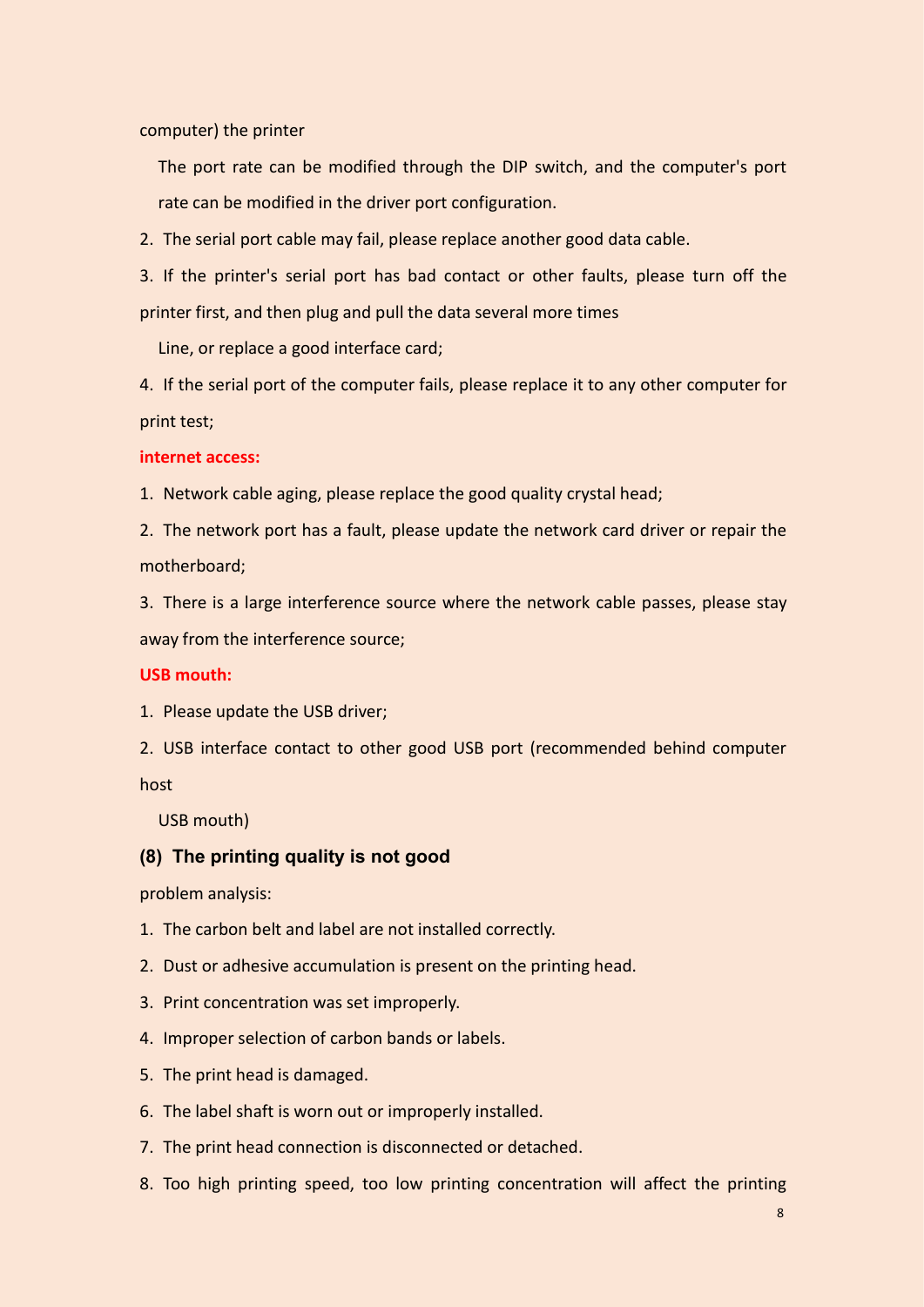quality and so on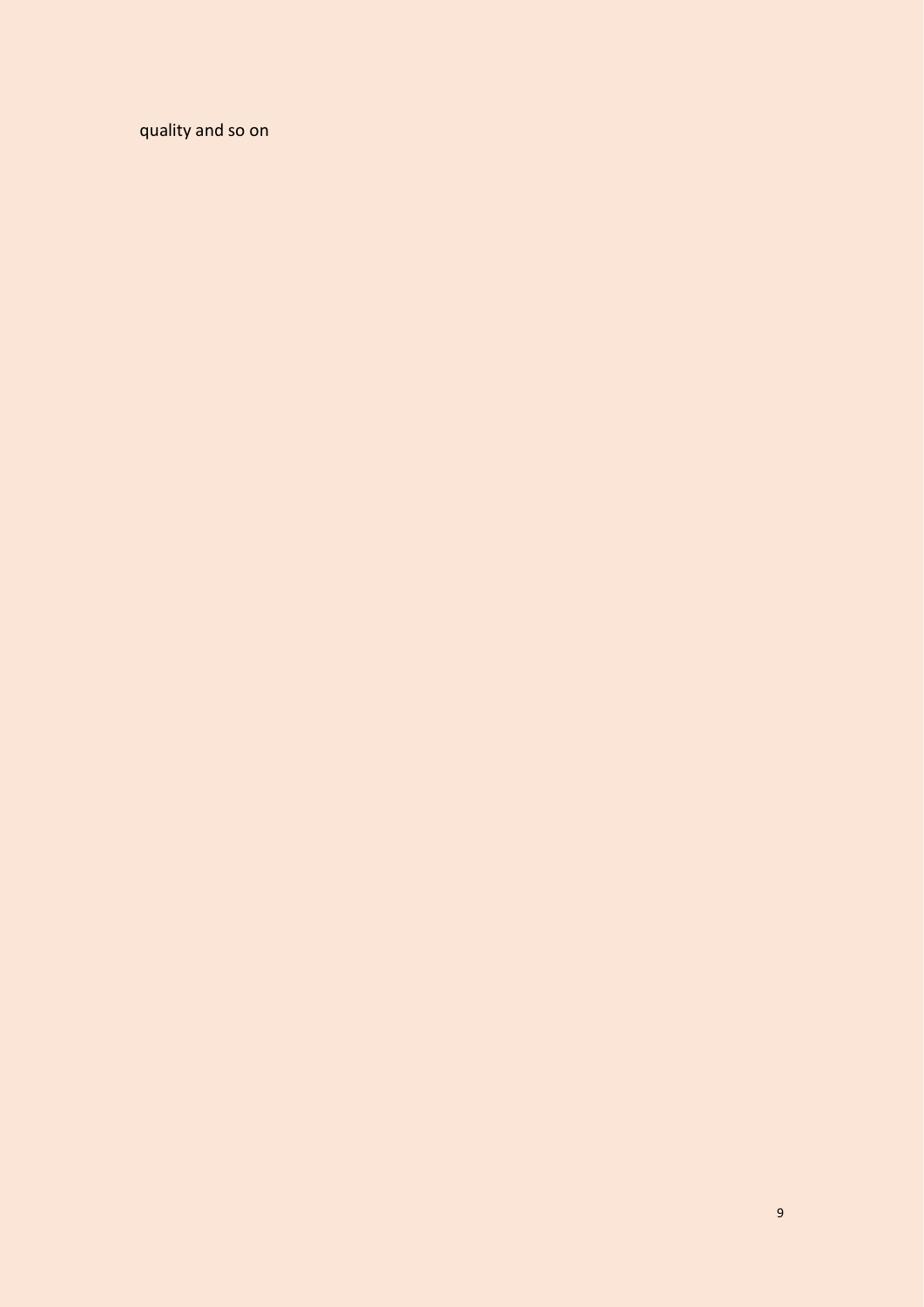# <span id="page-11-0"></span>三、**Cutting cutter / Stripper problem**

# <span id="page-11-1"></span>**(1) The cutter / stripping position is not on the clearance**

problem analysis:

- 1. Open the drive, select the printer name that you connect to, Right-click, select Print Preferences, and find a location below the volume Adjust, remove the hook and enter the vertical offset distance (which needs to be adjusted by your paper cutting / or stripping criteria) If you want him to move back, enter (-) more.For him to move forward, just enter the number you want to offset.
- 2. Open PrinterUtility to read the printer information, find "feed offset" enter the distance you need to offset.

# <span id="page-11-2"></span>**(2) The stripper has no stripping action**

problem analysis:

- 1. There is no settings in the drive.
- 2. There is no stripping " set in the PrinterUtility
- 3. The wire end of the stripper may be loose.
- 4. The stripping sensor breaks down, replace the sensor and try again.
- 5. The Stripper is not supported for this model.

## <span id="page-11-3"></span>**(3) Cutting the knife has no paper cutting action**

problem analysis:

- 1. Post-print Action Cut is not set in the drive.
- 2. The cutting line tip of the cutter may have fallen off.
- 3. If the knife sensor is broken, try to replace the new knife sensor.
- 4. The PrinterUtility may be set to "tear paper"
- 5. The printer may not support the cutter feature.

## <span id="page-11-4"></span>**(4) The paper is not in place**

GI-2408T with cutter, cutter is not cut in place.

problem analysis:

1. Press the " FEED button to test the paper, and then ask the printer to see if it can be cut to the gap.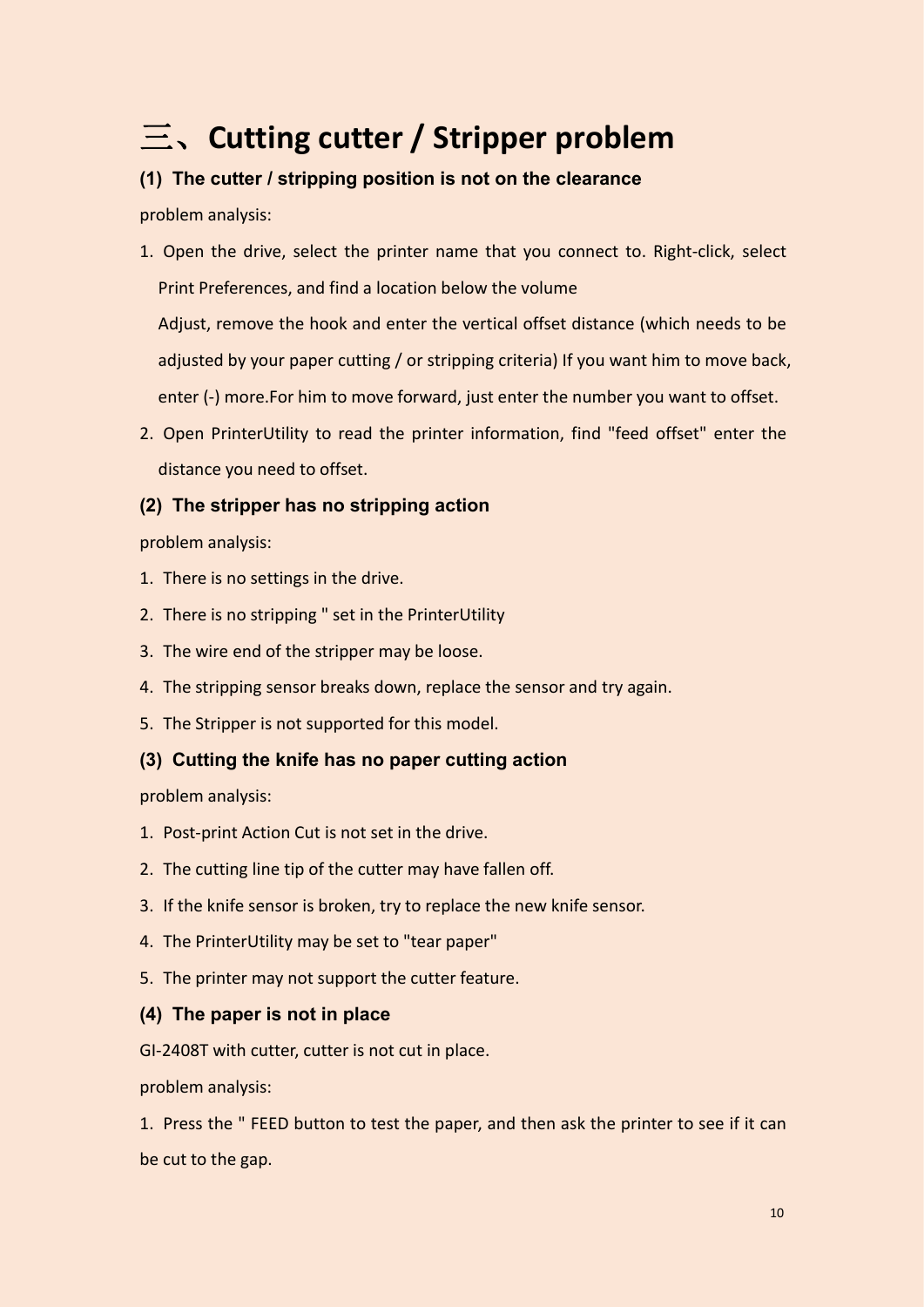2. Is the label size set correctly, is it two rows or a single row of labels (two rows and a single row of label set method is not

the same).

3. If you use Bartender for printing, the software is how much the cutting position can be set

Distance, print- -attribute- -volume-media processing- -paper feed (cutting position up to positive, cutting position down to negative)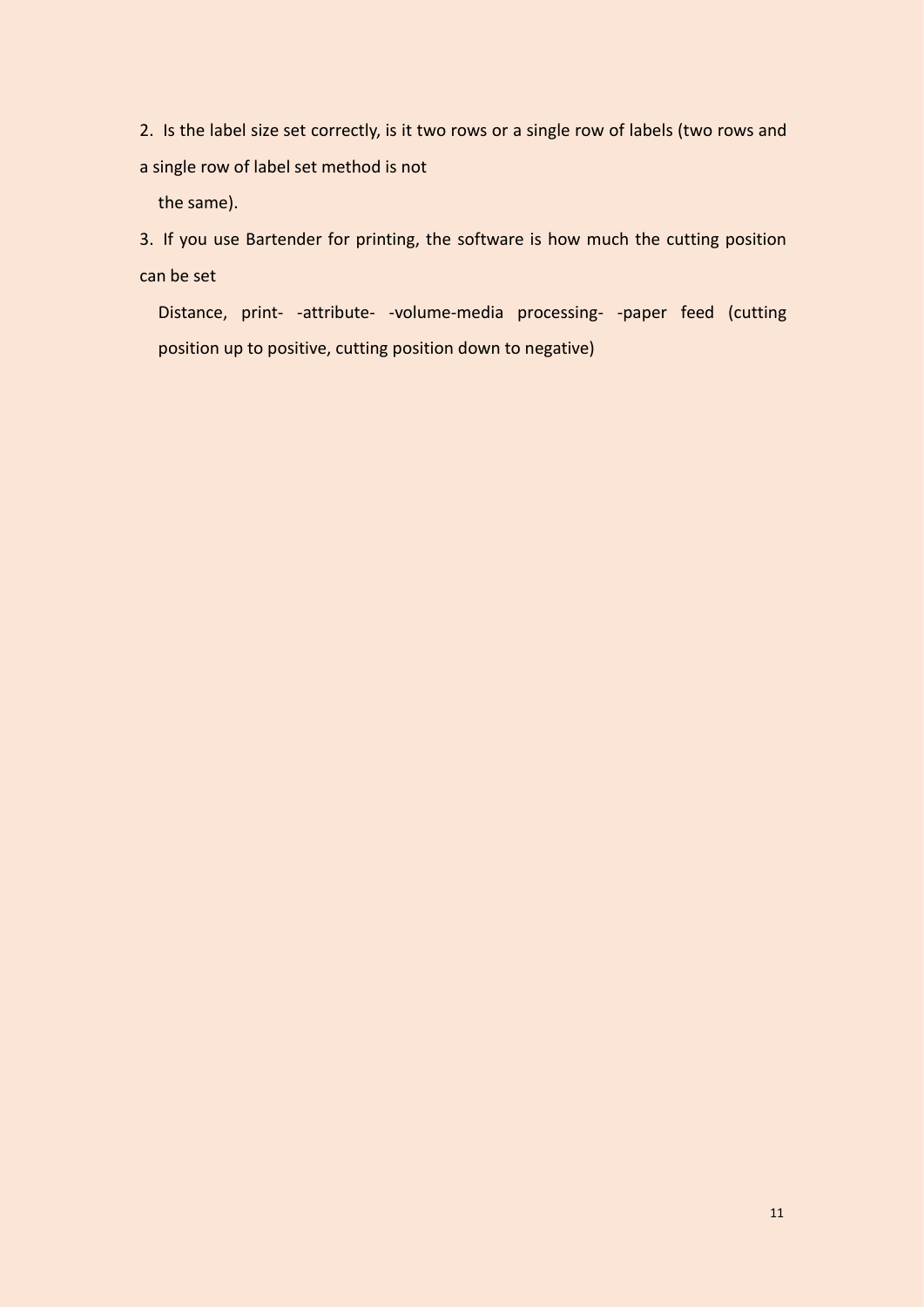# <span id="page-13-0"></span>四、**Communication problem**

# <span id="page-13-1"></span>**(1) The USB host transmission is over time**

Description: After USBhost connects to the printer, the transmission is displayed when the printer information is read with "PrinterUtility".

problem analysis:

1. This phenomenon is normal, and when the printer receives your incoming data The machine is printed.Read the printer information through the USB interface, please restart the printer again.

2. If the problem is still not solved after the reboot, basically the data in the printer flash memory is not deleted.

Open File Manager and find another hard drive open to see if there is " AUTO.BAS" document.Locate the delete and reboot.

# <span id="page-13-2"></span>**(2) Unable to ping on the printer**

Description: The ping has no printer IP.

problem analysis:

- 1. Verify that the printer is in the same LAN network as the PC.
- 2. Is the changed printer IP in conflict with other devices.
- 3. Has the printer MAC address been changed, open the FWOOL upgrade tool, press

"F9" to pop up the MAC

Page, click "Set"

4. Conify any problems with the cable or port.

# <span id="page-13-3"></span>**(3) Could not read the printer information**

The setup tool can never read the printer information and shows that the transmission is over time.<br>problem analysis:

- 1. Open the Computer File Manager and find disk E or F to see if there is an "A U T
- O" inside.BAS" document,

If there is any delete off.

2. Record the underlying program version, turn off the printer power, and press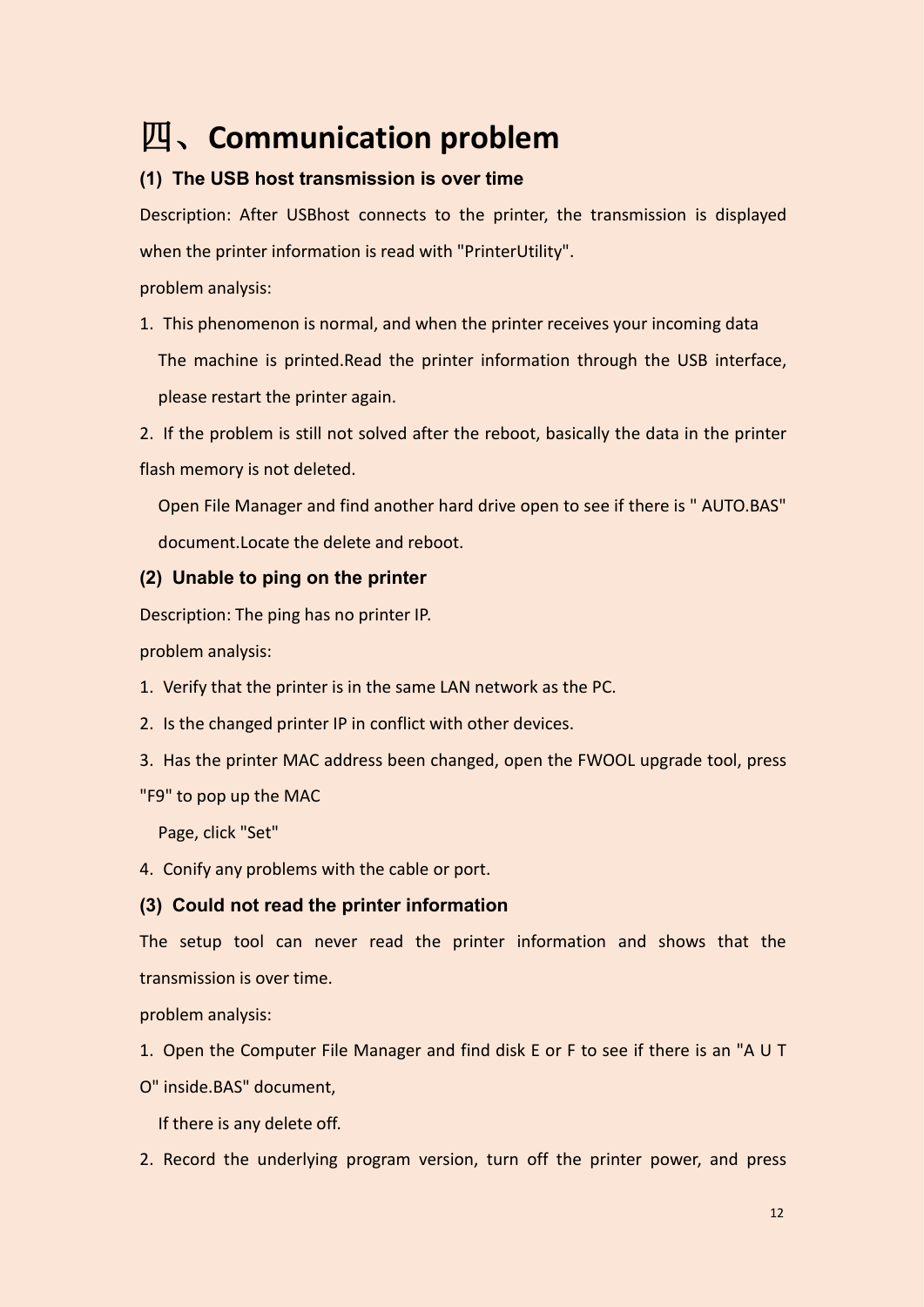down the PAUSE and FEED keys simultaneously.blue

The light and red light twice and release the PAUSE and FEED keys.The blue and red lights will go out at the moment.Press PAUSE again until you hear the beep blue light start to flash quickly.Open the underlying version of the Tera Term to burn the software.Click top right-New connection-OK (top left) Send the file.Select the underlying version file to upgrade Note: The underlying version file must select the DFW file format.Select the binary in the lower left corner.Click to determine.The printer's indicator light keeps flashing right now.Until the indicator returns to normal, burn the underlying version is complete.Finally, FWTOOL burning software is needed to burn the general program version.

#### <span id="page-14-0"></span>**(4) How to modify the Bluetooth WIFI settings**

Customers use a Bluetooth printer and want to connect to the printer's W or Bluetooth with their mobile phone, but they do not know the Bluetooth name of the printer or want to change the Bluetooth name.

problem analysis:

1. Open PrinterUtility to read the printer information, find "Bluetooth Settings" on the right side of the software

Read the Bluetooth message at the Bluetooth name you want to change the Bluetooth name after click Set.And then restart the printer.

2. After on the printer, turn on the phone or PDA device for Bluetooth connection.(The Gprinter can be downloaded

There are so many templates to choose from inside  $\rightarrow$ 

3. The PIN code is the PIN code that you need to enter when you connect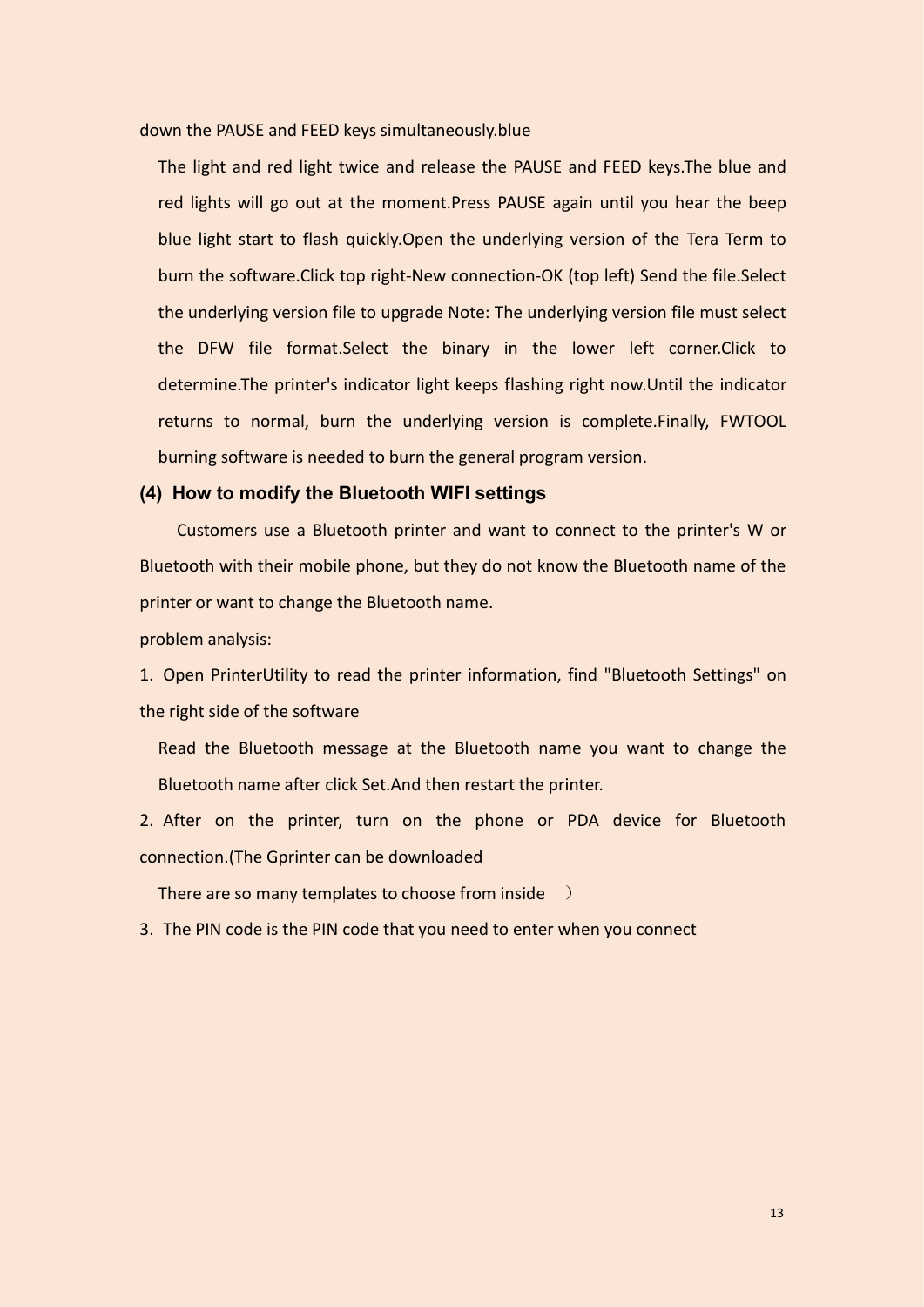# <span id="page-15-0"></span>五、**Paper media movement problem**

# <span id="page-15-1"></span>**(1) Do not call the police after the continuous paper walk**

problem analysis:

1. Problem with the machine sensor, try replacing the sensor.

2. There is a problem with the current program version of the machine, and upgrade the corresponding program version.

3. The PrinterUtility sensor had a problem with the setup and found the "tag sensor" to change both penetration and reflection to weak.

## <span id="page-15-2"></span>**(2) Single / double row label labeling is not accurate**

problem analysis:

1. The induction emission point of the sensor is not in the correct position, not in the label transverse / longitudinal clearance.

2. Wrong selection of the type of sensor-divided into: label, penetration, reflection test.

3. The induction strength of the sensor is not adjusted correctly- -divided into: weak, weak, medium, strong generally adjusted to weak or medium.

4. The receiving and transmitting value of the label sensor of the program version is not high enough to upgrade the printer program version.

5. Initialize the system setting, initialize the label sensor.

6. Replace the label sensor.

## <span id="page-15-3"></span>**(3) Do not call the police after the continuous paper walk**

Description: When set to continuous paper, no alarm after printing the paper problem analysis:

1. Test whether the same situation is consistent with the customer machine setting.

2. If no problems described by the customer occur during the test. Check that the customer settings is correct.

3. Determine if there is a problem with the sensor, or replace the sensor and test it again to see if the results are different.

4. System initialization; label sensor initialization; label sensor changed to weak or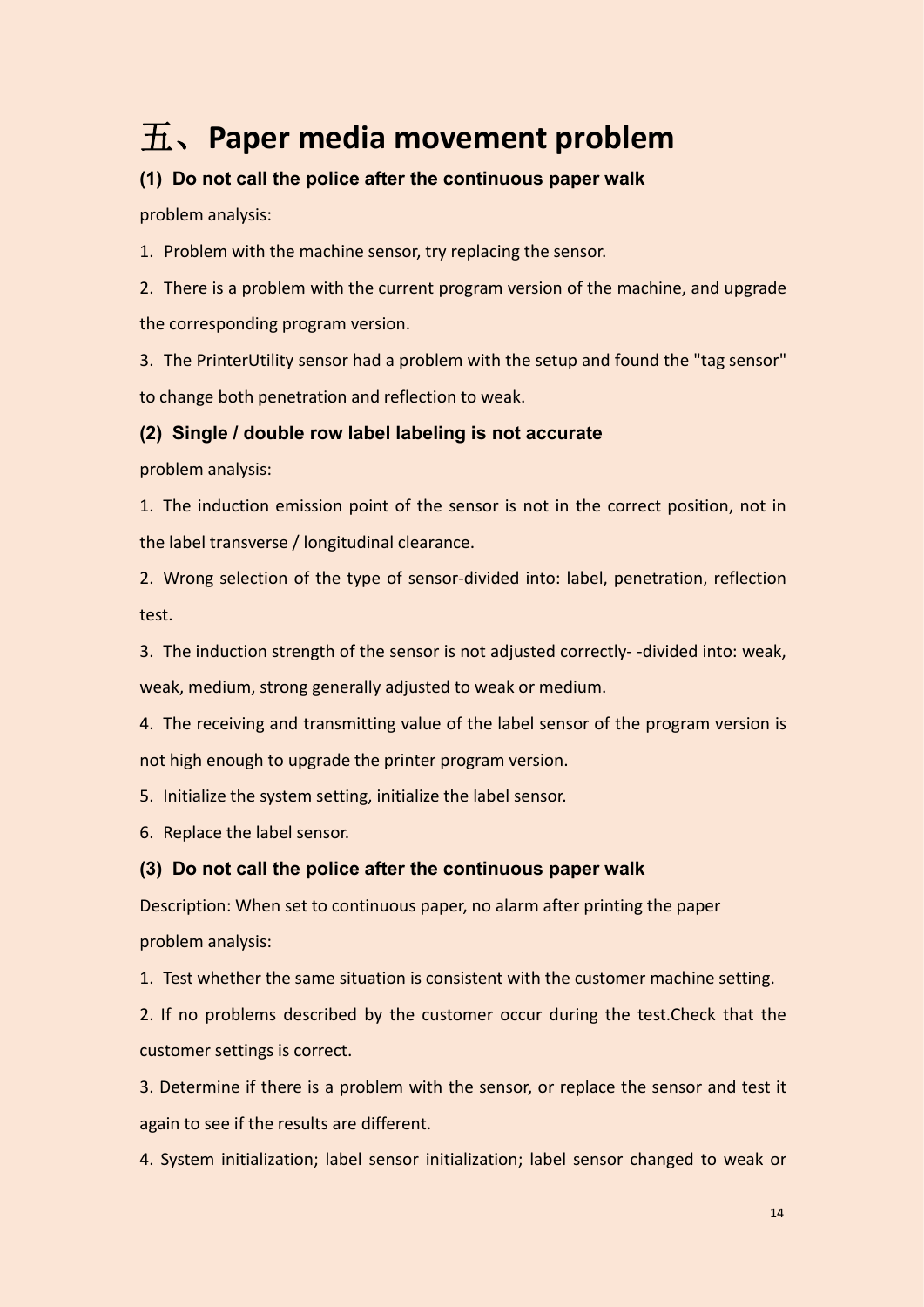medium.

## <span id="page-16-0"></span>**(4) Cannot produce paper normally**

The printer did not move the paper

problem analysis:

1. Press the key FEED key to see if the machine reacts.

2. Print the test page to see if the printer leaves the paper.

3. Move the switch cover to see if the machine automatically calibrates the paper.

4. When printing to see if the machine has the sound of motor rotation, or the motor idling, if so, please

Return to the factory for maintenance.

5. Whether the paper label shaft is stuck in a foreign body.

6. Turn the paper label shaft out vigorously with your hand, whether it can turn, and feel whether the sound of the rotation is normal.

Note: Turn it off when turning.Otherwise, it may burn out the motor or the motherboard.

## <span id="page-16-1"></span>**(5) Multi-row printing positioning is not correct**

When printing multiple rows of paper, the printer positioning problems? problem analysis:

1. If the improper position of the printer label sensor, the "arrow" of the sensor can not face the lateral gap or

The longitudinal gap. In any case, the sensor must be under the label paper to sense the size of the label, and the gap distance.

### <span id="page-16-2"></span>**(6) Print the jump page**

When printing, the content will appear page skipping situation, such as a dozen, empty a piece.

problem analysis:

1. Determine if the sensor is on the label gap (longitudinal and lateral gap).

2. Whether the actual label size is the same as setting the label size, if not, please reset the label size.

3. Whether the label sensor is gap paper (gap paper is about 2-3mm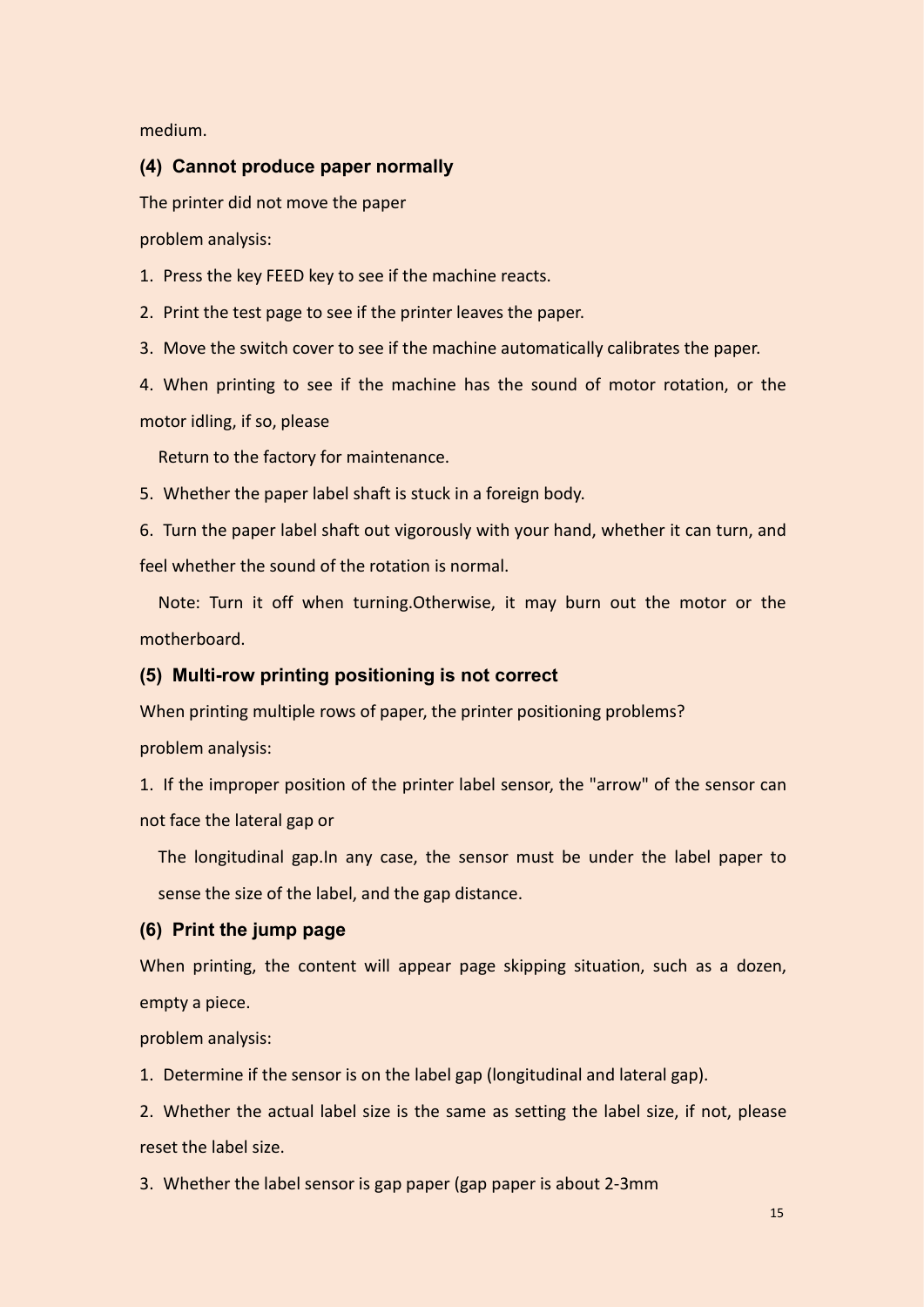Distance of; no gap, no mark; black paper is a black line at the bottom of the label)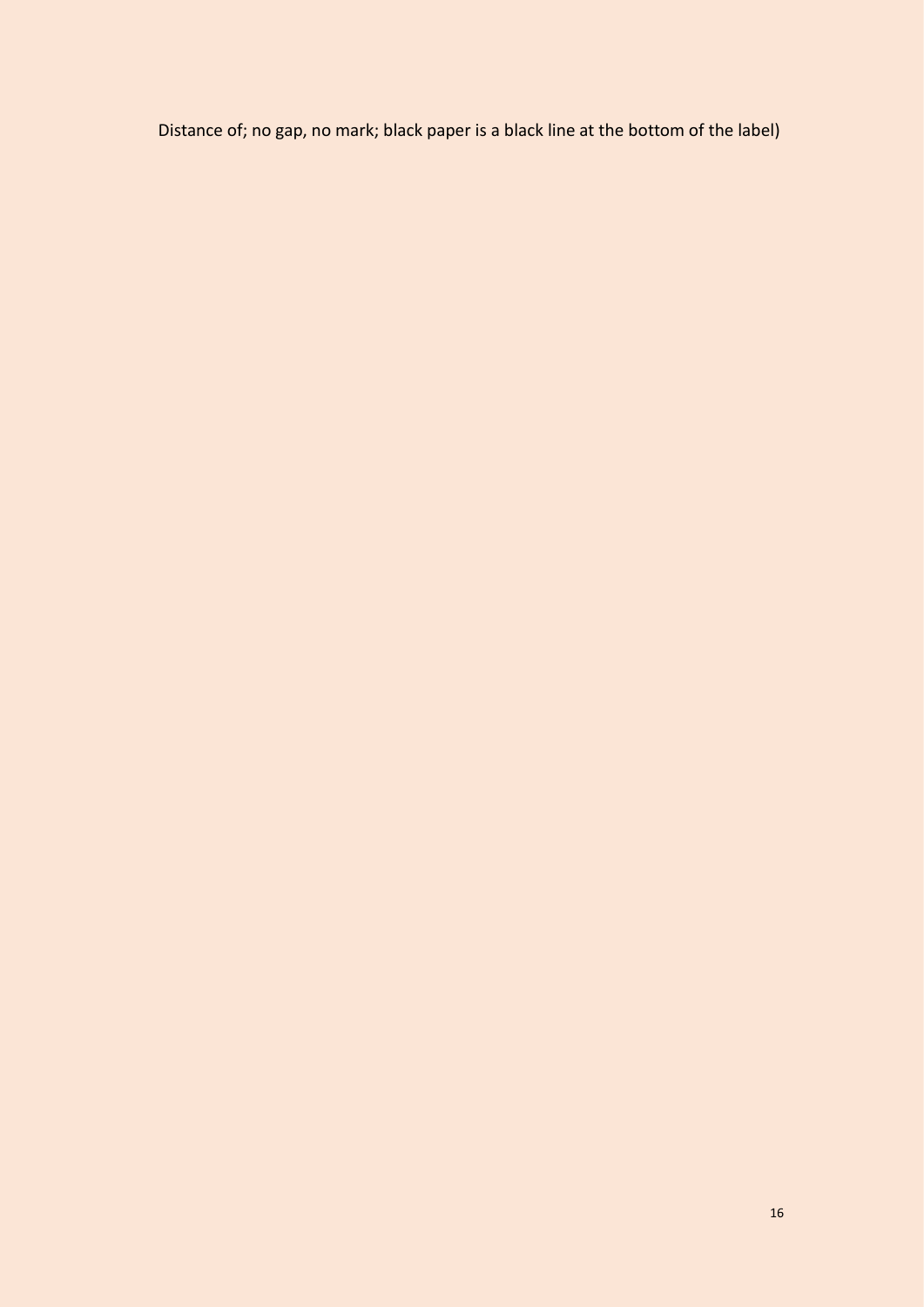# <span id="page-18-0"></span>六、**Other problems**

# <span id="page-18-1"></span>**(1) The power indicator light is not on**

problem analysis:

1. Verify that the printer is powered on and turns the printer power switch on.

# <span id="page-18-2"></span>**(2) No reaction after the printing operation**

problem analysis:

1. Check if the USB or other transmission line is correctly connected to the printer interface.

2. Reconnect the data cable, or replace it.

- 3. Are the carbon belt and label installed correctly.
- 4. Whether the carbon belt type and label type are selected correctly.
- 5. Clean the print head with alcohol, be careful not to clean it with tough items,

otherwise it will be damaged,

This can affect the printing quality.

6. The printer is not set correctly.

7. The print head line is poorly connected and reinstalled after removal.

## <span id="page-18-3"></span>**(3) No response occurred after sending the data**

problem analysis:

1. Is there a corresponding printer driver installed.

2. The port selected when installing the printer drive matches the port where the

computer connects to the printer.

- 3. Is the printer now offline.
- 4. Is the printer selected when printing is the current printer.

5. If the instruction is transmitted to the printer for printing, determine if the instruction is incorrect.

6. Verify that the USB data cable is correctly connected to the printer.

## <span id="page-18-4"></span>**(4) Turn on the self-inspection page**

The printer automatically prints a self-test page after each startup.

problem analysis: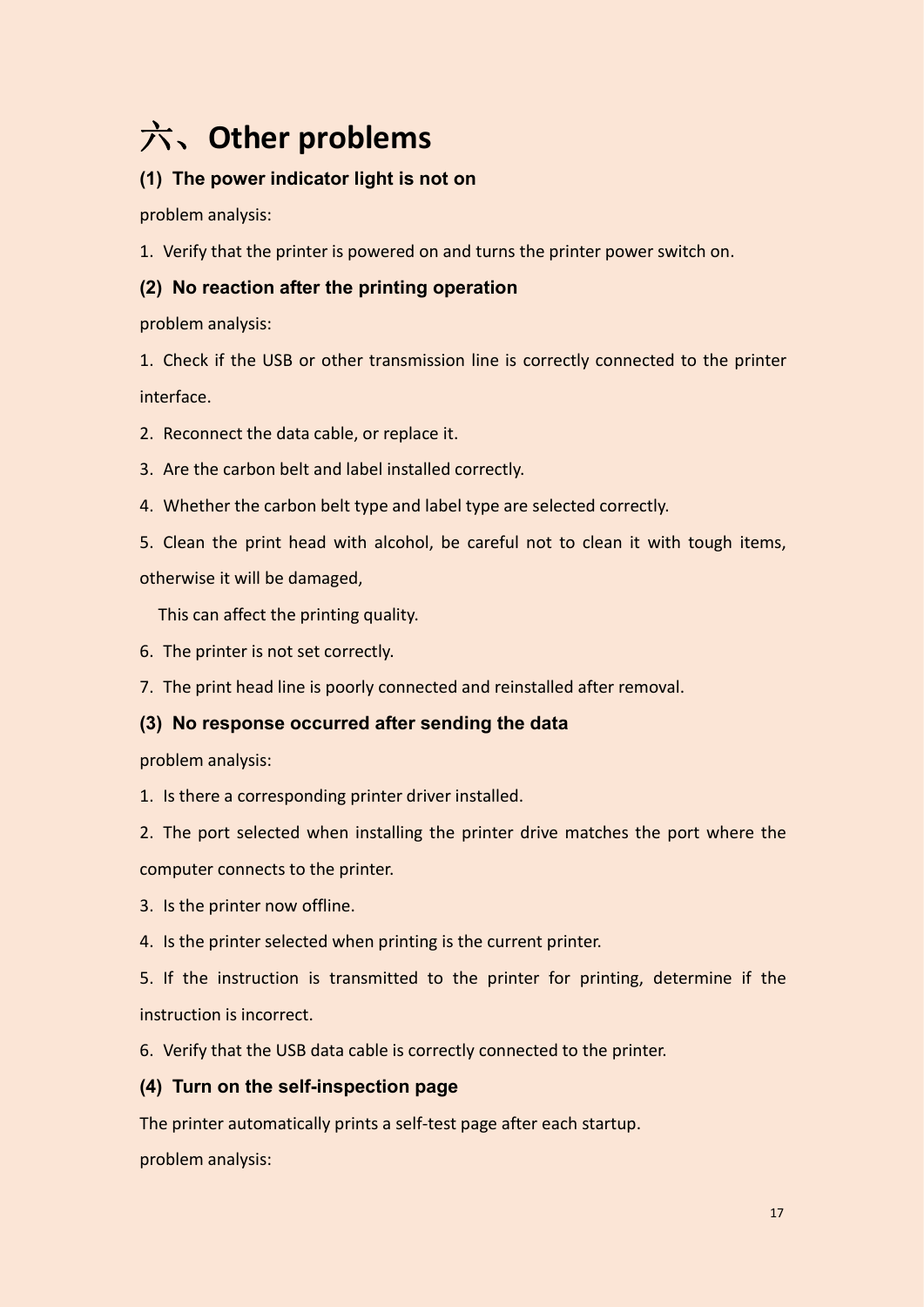1. Press the word " FEED to see if the machine can produce the paper normally.

2. Can the self-inspection page be printed manually.

3. Press FEED until you hear the beep and release the FEED key.See if the machine can be

Automatically print out the self-test page.

4. Change the key motherboard to see if the printer can leave the paper normally.And print out the content normally.

## <span id="page-19-0"></span>**(5) Carbon belt recycling tape idling**

After the carbon belt is installed, the carbon belt recovery shaft will be idle.

problem analysis:

1. As the result of the diameter of the carbon belt cylinder is too large, Jiabprinter carbon belt shaft unified diameter is 25MM. When buying the carbon belt,

<span id="page-19-1"></span>Note the diameter parameters of the carbon belt tube.

## **(6) Cannot print with the BarTender**

Can not print with Bartender

problem analysis:

- 1. Verify that the printer model is selected correctly.
- 2. Verify that the printer port selection is correct when the printer drive is installed.<br>3. Verify that the printer is already connected to the computer via the USB.
- 
- 4. Make sure that the printer is currently in readiness.
- 5. After you uninstall the drive, and then reinstall the drive.
- 6. Open the system settings to see if they is TSPL or.

## <span id="page-19-2"></span>**(7) Transfer the archives to the printer memory**

The customer needs to put the files / fonts into the printer memory.

problem analysis:

1. Open PrinterUtility to read the printer information, find the File Management page, open, open

Two memory devices were later found later.Change the two memory devices to consistency.(Memory-restart printer, the data is automatically deleted; NOR flash-mainly save smaller files; Nand Flash-mainly save some documents with large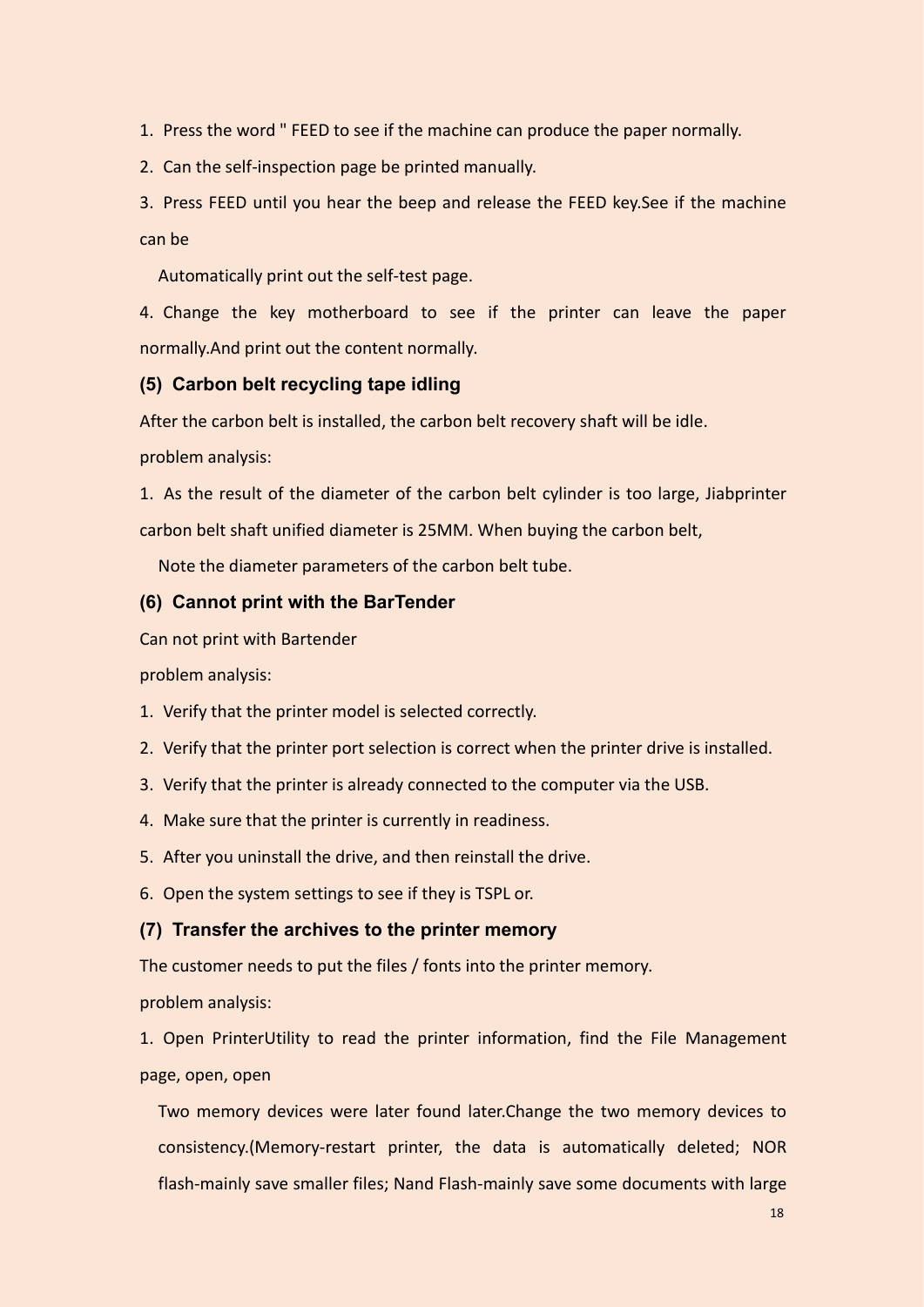file memory; NOR flash and N flash restart a n d data will not disappear, but these three types of storage devices, the file name should be changed to " AUTO.BAS" document)

2. How do you run the file in the printer?Find the command tool inside the PrinterUtility, run time to lose

Enter the "RUN," AUTO.BAS " "AUTO.The BAS is the name of your file.The same goes to pass the font to the printer.Choose the storage type according to your own needs.

#### <span id="page-20-0"></span>**(8) The printer indicator is red during printing.**

problem analysis:

1. The red light starts because the printer sensor does not sense the label or the carbon tape needs to allow the printer to retest

paper.

2. Turn off the printer, press PAUSE, and then turn on until the printer has paper After, let go.See if the printer has retraction action, if not repeat the above way to try several times, until the printer retraction action.

3. If this is not tried again and again, you can initialize the printer first, namely how to shut down and hold down at the same time

"PAUSE" and "FEED" keys, turn on until the printer indicator flash again and testas just before.Until there is retraction.

#### <span id="page-20-1"></span>**(9) The portable printer is automatically turned off**

The portable printer automatically turns off?

problem analysis:

- 1. Low battery charge.
- 2. Bad battery contact, change the battery.
- 3. Determine whether the printer is screen off or off.

4. Determine if the automatic shutdown is shutdown in the printer settings.

## <span id="page-20-2"></span>**(10) The power indicator light is not on**

problem analysis: